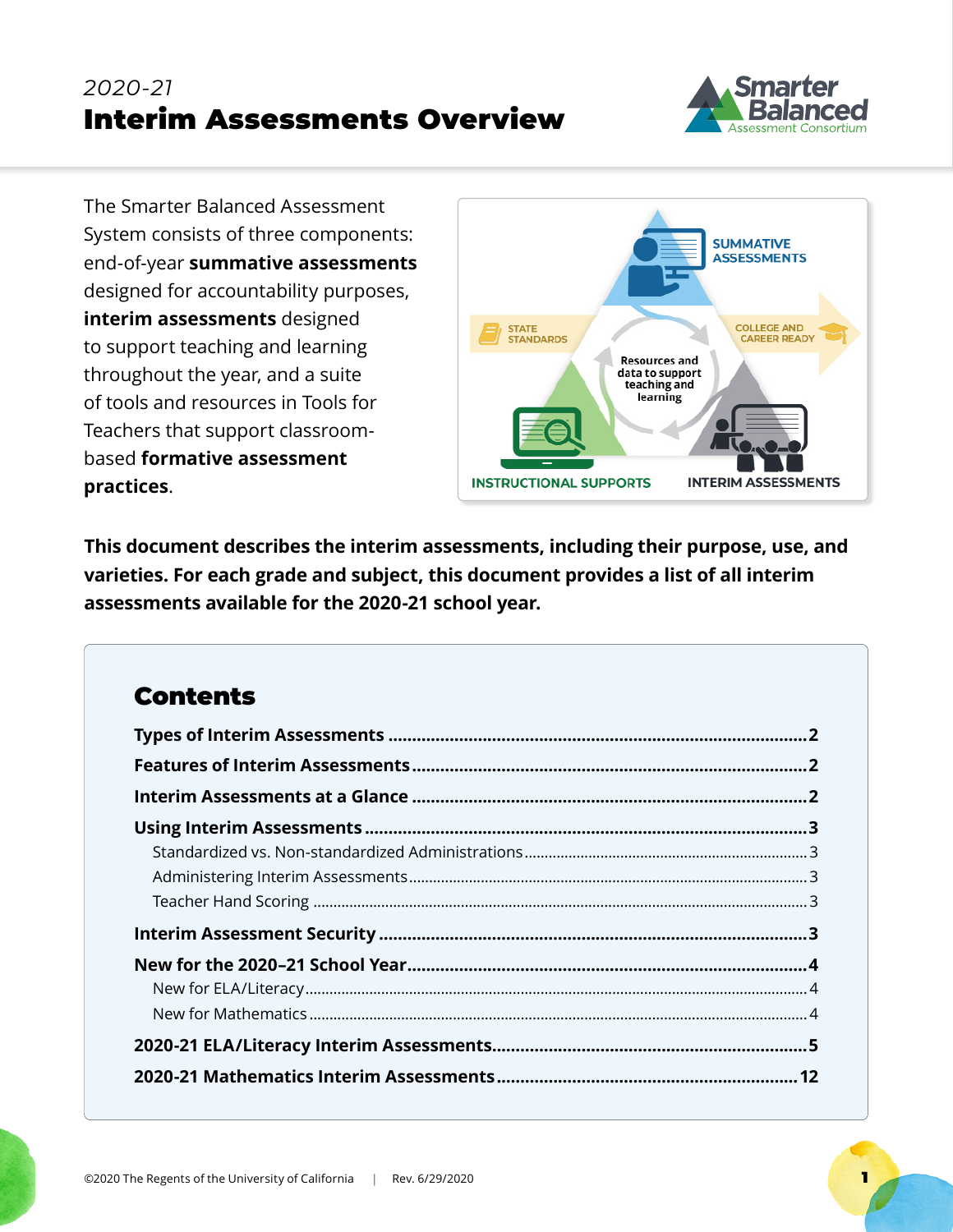## <span id="page-1-0"></span>Types of Interim Assessments

Smarter Balanced offers different types of interim assessments based on the granularity of the content they assess.

#### **Interim Comprehensive Assessments (ICAs)**

measure similar content to the summative assessment and may be helpful for determining the knowledge and skills of students who are new to the district or the state. ICAs can also provide information about students' knowledge and skills after a significant period of instruction.

**Interim Assessment Blocks (IABs)** are

assessments teachers can use throughout the school year to assess smaller bundles of content. They are intended to provide educators and students the ability to check where they are at that moment in time, and educators can use results to determine next steps for instruction. Since the IABs are more granular than the ICAs, educators can use IABs during the school year more consistently with the sequence of their curricula.

**Focused IABs** assess no more than three assessment targets to provide educators with a more detailed understanding of student learning.

Each IAB and Focused IAB is associated with a Connections Playlist that supports teachers in determining instructional next steps to help students based on their performance on the assessment. The playlists include links to instructional resources in Tools for Teachers that support the formative assessment process by providing tools, resources, and instructional strategies to use in the classroom.

The ICAs, IABs, and Focused IABs draw from the same bank of items and performance tasks.

### Features of Interim Assessments

- Flexible administration options better support local purposes.
- Items include all the accessibility resources available in the summative assessment to help provide accurate results for students.
- Student performance on Interim Comprehensive Assessments is reported on the same scoring scale as the summative assessment.
- They may be used to measure students' knowledge and skills in grade levels other than the students' enrolled grades.
- They include rigorous items that:
	- cover the range of Depth of Knowledge described in the Common Core State Standards (CCSS).
	- allows educators access to view the test questions and their students' responses to the test questions as [part of educators'](http://www.smarterbalanced.org/educators/smarter-balanced-ready/big-idea-2/)  [instructional process](http://www.smarterbalanced.org/educators/smarter-balanced-ready/big-idea-2/) to address students' relative strengths and needs for improvement.

#### INTERIM ASSESSMENTS AT A GLANCE

**Interim Comprehensive Assessments**

Assess the full range of targets, similar to the summative. *Examples:* 

*• Grade 3 ELA*

*• Grade 3 Math*



#### **Interim Assessment Blocks**

Assess 3–8 targets in Math or ELA/literacy.

*Examples:*

- *• Grade 3 ELA, Reading Literary Texts*
- *• Grade 3 Math, Operations and Algebraic Thinking*



#### **Focused Interim Assessment Blocks**



Assess 1–3 targets in Math or ELA/literacy.

*Examples:* 

- *• Grade 3 ELA, Text Analysis (Literary)*
- *• Grade 3 Math: Multiply and Divide Within 100*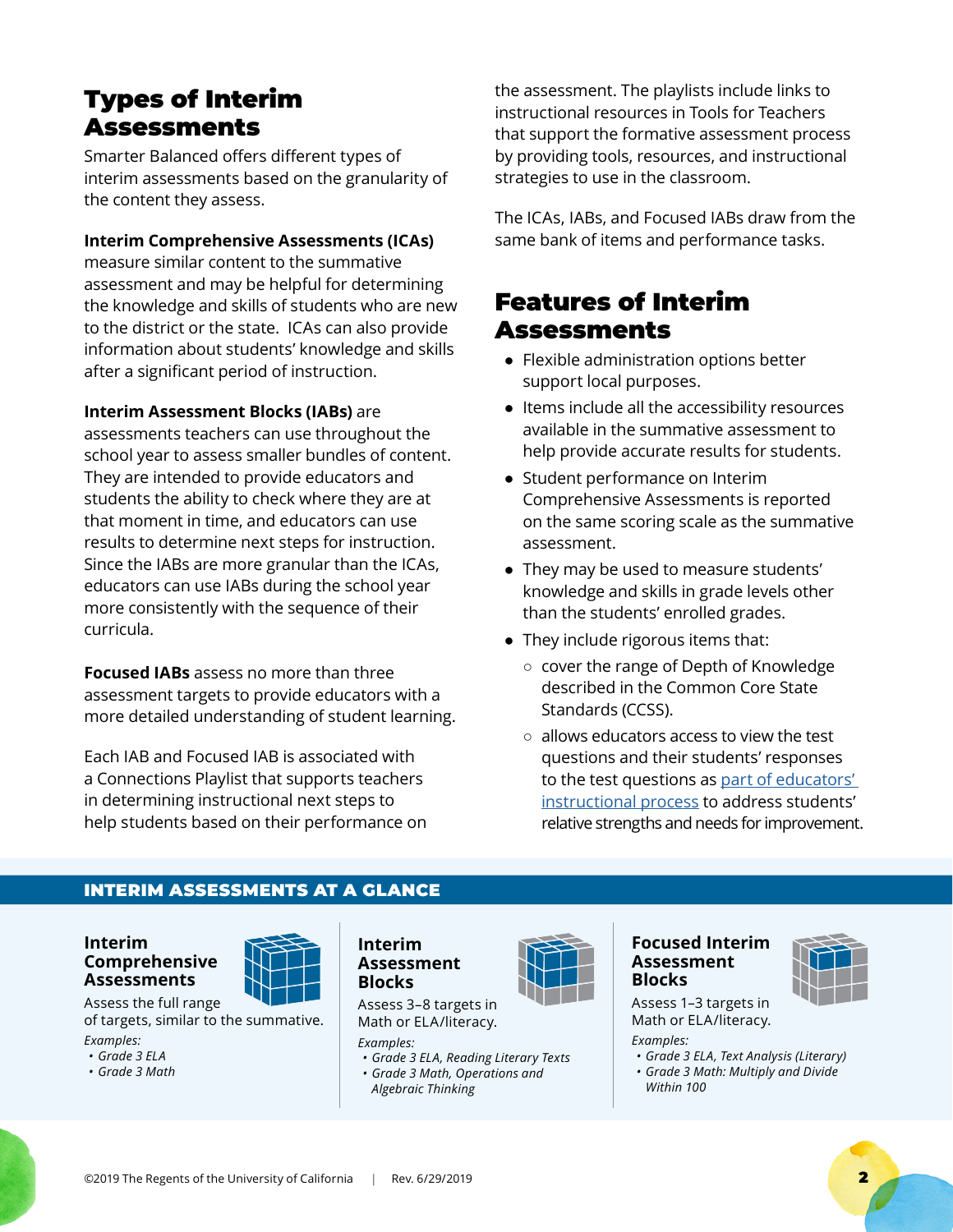# <span id="page-2-0"></span>Using Interim Assessments

Interim assessments can serve a variety of educator needs. To better support the range of possible uses consistent with the policies of member education agencies, educators may establish the timeframe, administration policies, and scoring practices for interim assessments. However, interim assessments are not intended to be used for accountability purposes.

#### *Standardized vs. Non-standardized Administrations*

Interims can be administered in both [standardized and non-standardized ways](http://www.smarterbalanced.org/educators/smarter-balanced-ready/big-idea-1/) in the classroom. In a traditional, standardized administration, educators assign each student an interim assessment to take individually, and educators can use students' results as part of the formative assessment process. Educators can also use interim assessments for nonstandardized administrations by displaying items to a class using a service provider's item viewer application for students to answer on paper, in small groups, or as a class discussion. Also in a non-standardized administration, educators can conduct instructional activities, such as eliciting evidence from students using white boards, incorporating peer feedback while administering brief writes or performance tasks, or using an item to set up students working in small groups.

#### *Administering Interim Assessments*

Interim assessments are administered online and use the same delivery software as the summative assessments. Members have the flexibility to re-administer interim assessments any number of times. These decisions should be made as part of a larger assessment context that includes the purpose of the interim assessment, how the interim assessment will be scored, and how the data from the interim assessment will be used to improve teaching and learning. Interim assessment reports can be generated from the Smarter Balanced or member-designated reporting systems.

The ICAs, IABs, and Focused IABs contain

a number of overlapping items. Therefore, students who take interim assessments more than once, or who take them in the same grade levels and content areas, may see the same items more than once. As more interim assessment items are available, the ICAs, IABs, and Focused IABs will have fewer overlapping items.

#### *Teacher Hand Scoring*

Most items in the interim assessments will be scored via the computer. However, there are some test questions that need to be hand scored. In mathematics, hand scoring is only required for performance tasks. In ELA, some constructedresponse items and performance tasks, including the full write, require hand scoring. This is a local/state responsibility. The Smarter Balanced Teacher Hand-scoring System or a service provider hand-scoring system allows educators to score student responses using the same scoring rules as the summative assessment. Smarter Balanced provides hand-scoring training materials including rubrics and sample responses for use by educators who will score student responses. Hand scoring is a valuable professional development activity that provides educators with an understanding of the scoring process and the expectations for student learning. Hand scoring can help inform educators' instruction by better understanding students' strengths and weaknesses.

## Interim Assessment **Security**

The interim assessments are considered student- and teacher-facing only. This designation provides educators the flexibility to access the test questions and their students' responses to the test questions. However, **interim assessments must not be publicly displayed or distributed outside the classroom** to ensure all educators can use the interim assessments as intended unless in a manner consistent with [distance teaching.](https://remote.smartertoolsforteachers.org/#interims) Only authorized local educational agency staff and students should have access to the interim assessments. Finally, interim assessment items must **not** be copied into third party systems without the permission of Smarter Balanced.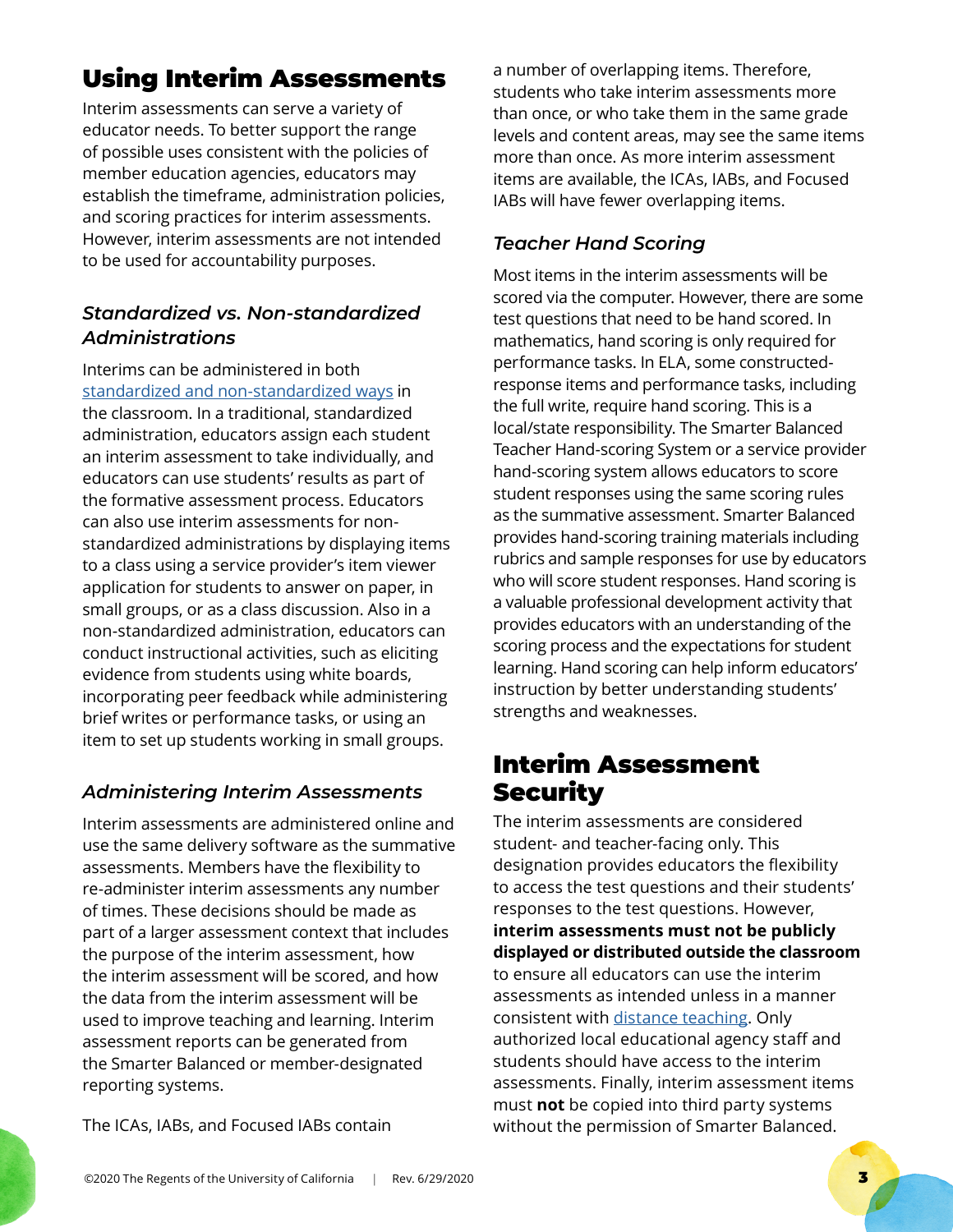<span id="page-3-0"></span>

|                                       | <b>Interim Comprehensive</b><br><b>Assessments (ICAs)</b>                                                                                                                                                                                                                                         | <b>Interim Assessment</b><br><b>Blocks (IABs)</b>                                                                                                                                                                                                                                                                                                                                                             | <b>Focused IABs</b>                                                                                                                                                                                                                                                                                                                                                                                                             |
|---------------------------------------|---------------------------------------------------------------------------------------------------------------------------------------------------------------------------------------------------------------------------------------------------------------------------------------------------|---------------------------------------------------------------------------------------------------------------------------------------------------------------------------------------------------------------------------------------------------------------------------------------------------------------------------------------------------------------------------------------------------------------|---------------------------------------------------------------------------------------------------------------------------------------------------------------------------------------------------------------------------------------------------------------------------------------------------------------------------------------------------------------------------------------------------------------------------------|
| <b>What</b><br>they<br>measure        | ICAs measure a similar range<br>of content as the summative<br>assessments and assess similar<br>claims, targets, and standards.                                                                                                                                                                  | IABs assess 3-8 targets.                                                                                                                                                                                                                                                                                                                                                                                      | Focused IABs assess 1-3<br>targets.                                                                                                                                                                                                                                                                                                                                                                                             |
| <b>Test</b><br>format                 | ICAs are fixed-form tests.                                                                                                                                                                                                                                                                        | IABs are fixed-form tests.                                                                                                                                                                                                                                                                                                                                                                                    | Focused IABs are fixed-form<br>tests.                                                                                                                                                                                                                                                                                                                                                                                           |
| <b>Kinds of</b><br>test items         | ICAs include the same item types and<br>formats, including performance tasks,<br>as the summative assessments.                                                                                                                                                                                    | IABs include the same item<br>types and formats, including<br>performance tasks, as the<br>summative assessments.                                                                                                                                                                                                                                                                                             | Focused IABs include<br>the same item types and<br>formats as the summative<br>assessments.                                                                                                                                                                                                                                                                                                                                     |
| <b>Reporting</b><br>results           | ICAs yield overall scale scores (on<br>the same vertical scale), overall<br>performance level designations,<br>and claim-level information as the<br>summative assessments.<br>Claim-level information results are<br>reported as "Below Standard," "At/<br>Near Standard," and "Above Standard." | Results are reported as<br>"Below Standard," "At/<br>Near Standard," and "Above<br>Standard."                                                                                                                                                                                                                                                                                                                 | Results are reported as<br>"Below Standard," "At/Near<br>Standard," and "Above<br>Standard."                                                                                                                                                                                                                                                                                                                                    |
| <b>Resources</b><br>for next<br>steps | Educators can search Tools for<br>Teachers for relevant resources<br>by filtering for a given grade level,<br>subject, and claim.                                                                                                                                                                 | Each IAB is associated<br>with a Connections Playlist<br>that supports teachers by<br>describing actions they may<br>take to help their students<br>based on their performance<br>on the assessment. Playlists<br>include links to instructional<br>resources in Tools for<br>Teachers that support the<br>formative assessment<br>process by providing tools,<br>resources, and instructional<br>strategies. | Each Focused IAB<br>is associated with a<br><b>Connections Playlist that</b><br>supports teachers by<br>describing actions they may<br>take to help their students<br>based on their performance<br>on the assessment. Playlists<br>include links to instructional<br>resources in Tools for<br>Teachers that support the<br>formative assessment<br>process by providing tools,<br>resources, and instructional<br>strategies. |

## New: Tools for Teachers

[Tools for Teachers](https://smartertoolsforteachers.org/) is a new website for instructional resources and professional development. Created by educators, the website features lessons and activities to support instruction. It is designed to save educators time in lesson planning, to boost student learning, and to help educators find the strategies that work for students with diverse needs.

Features include:

- interactive Connections Playlists educators can use with interim assessments,
- high-quality resources aligned to learning standards,
- formative assessment strategies embedded in every resource, and
- accessibility instructional strategies.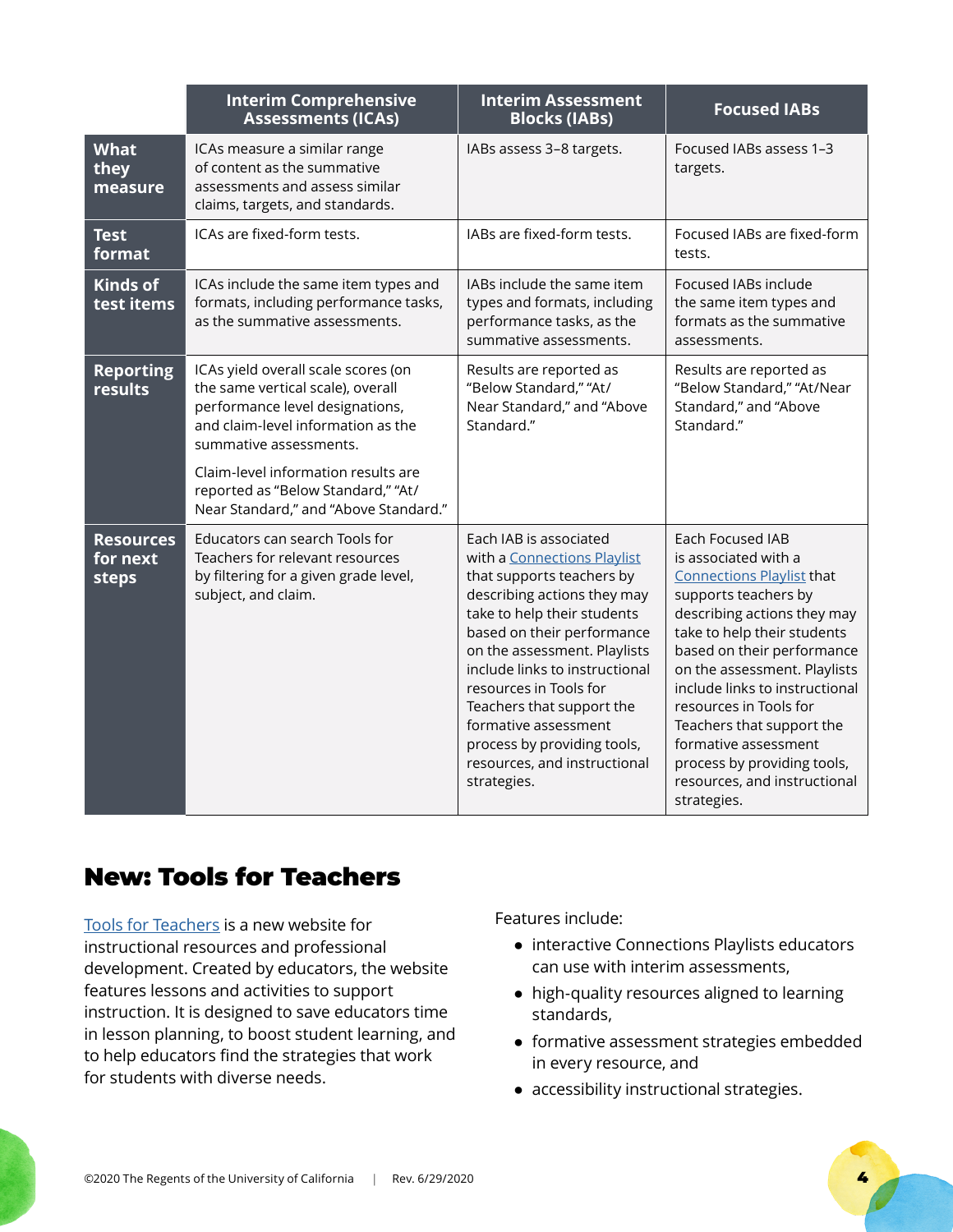## <span id="page-4-0"></span>2020–21 ELA/LITERACY INTERIM ASSESSMENTS

#### ELA: Grade 3

# Interim Comprehensive Assessment (ICA)

| <b>Assessment Name</b> | <b>Targets Assessed</b> |
|------------------------|-------------------------|
| Grade 3 ELA ICA1       | Full range of targets   |



# Interim Assessment Blocks (IABs)

| <b>Assessment Name</b>                | <b>Targets Assessed</b>                            |
|---------------------------------------|----------------------------------------------------|
| Read Literary Texts <sup>1</sup>      | Claim 1, Targets 1, 2, 3, 4, 5, 6, 7               |
| Read Informational Texts <sup>1</sup> | Claim 1, Targets 8, 9, 10, 11, 12, 13, 14          |
| <b>Brief Writes<sup>1</sup></b>       | Claim 2, Targets 1a, 3a, 6a                        |
| <b>Revision</b>                       | Claim 2, Targets 1b, 3b, 6b                        |
| <b>Research</b>                       | Claim 4, Targets 2, 3, 4                           |
| Performance Task <sup>1</sup>         | Claim 2, Target 7; and Claim 4, Targets 2, 3, or 4 |



## Focused

| <b>Assessment Name</b>                        | <b>Targets Assessed</b>                                       |
|-----------------------------------------------|---------------------------------------------------------------|
| <b>Language and Vocabulary Use (Writing)</b>  | Claim 2, Target 8: Language & Vocabulary Use                  |
| <b>Editing</b>                                | Claim 2, Target 9: Editing                                    |
| Research: Interpret and Integrate Information | Claim 4, Target 2: Interpret & Integrate Information          |
| Listen/Interpret                              | Claim 3, Target 4: Listen and Interpret                       |
| <b>Research: Analyze Information</b>          | Claim 4, Target 3: Analyze Information/Sources                |
| Write and Revise Narratives <sup>1</sup>      | Claim 2, Target 1a: Write Brief Texts; 1b: Revise Brief Texts |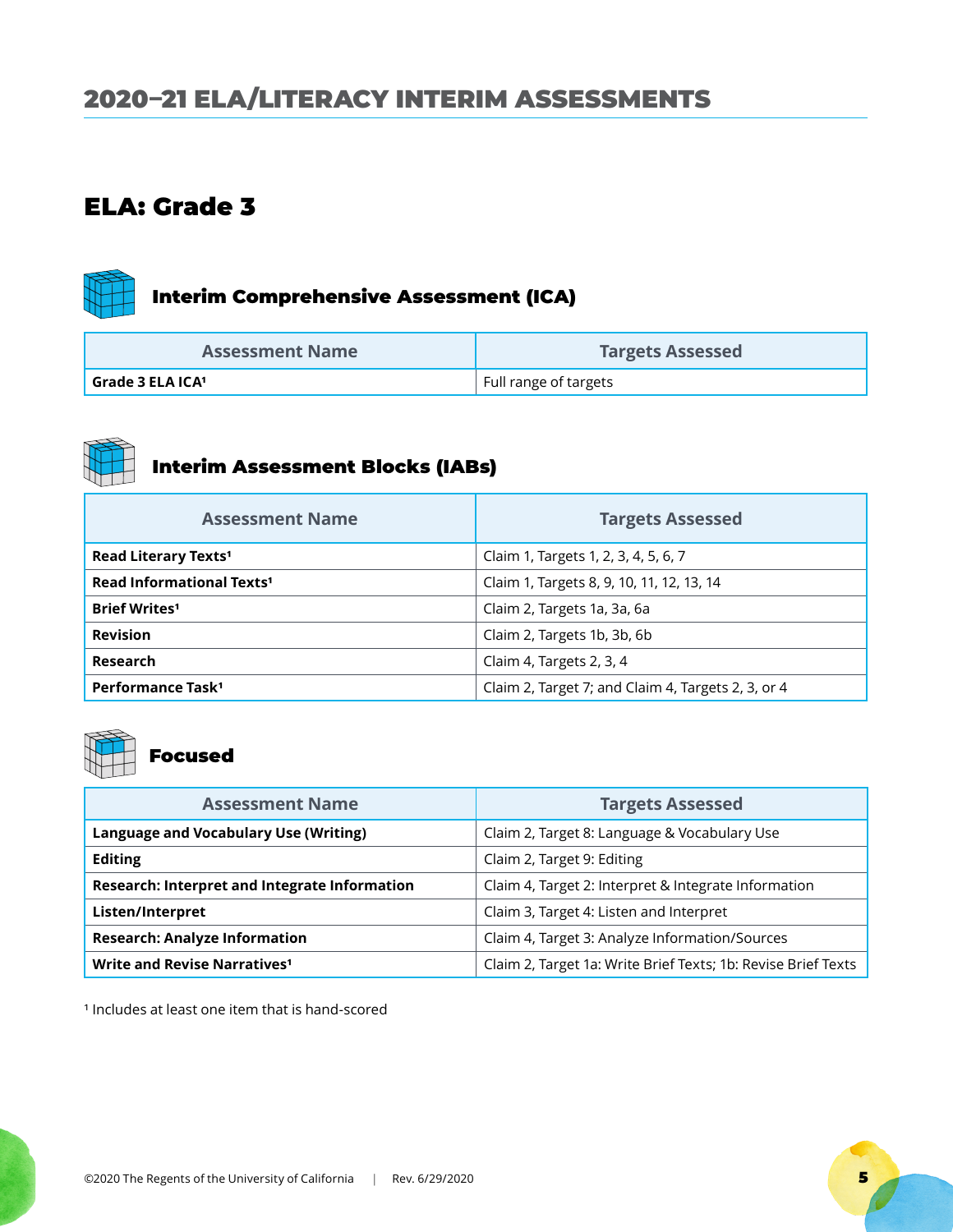

# Interim Comprehensive Assessment (ICA)

| <b>Assessment Name</b> | <b>Targets Assessed</b> |
|------------------------|-------------------------|
| Grade 4 ELA ICA1       | Full range of targets   |



## Interim Assessment Blocks (IABs)

| <b>Assessment Name</b>                 | <b>Targets Assessed</b>                    |
|----------------------------------------|--------------------------------------------|
| <b>Read Literary Texts<sup>1</sup></b> | Claim 1, Targets 1, 2, 3, 4, 5, 6, 7       |
| Read Informational Texts <sup>1</sup>  | Claim 1, Targets 8, 9, 10, 11, 12, 13, 14  |
| <b>Brief Writes<sup>1</sup></b>        | Claim 2, Targets 1a, 3a, 6a                |
| <b>Revision</b>                        | Claim 2, Targets 1b, 3b, 6b                |
| Research                               | Claim 4, Targets 2, 3, 4                   |
| Performance Task <sup>1</sup>          | Claim 2, Target 7; and Claim 4: 2, 3, or 4 |



## Focused

| <b>Assessment Name</b>                        | <b>Targets Assessed</b>                                       |
|-----------------------------------------------|---------------------------------------------------------------|
| Language and Vocabulary Use (Writing)         | Claim 2, Target 8: Language & Vocabulary Use                  |
| <b>Editing</b>                                | Claim 2, Target 9: Editing                                    |
| Research: Interpret and Integrate Information | Claim 4, Target 2: Interpret & Integrate Information          |
| Listen/Interpret                              | Claim 3, Target 4: Listen and Interpret                       |
| <b>Research: Analyze Information</b>          | Claim 4, Target 3: Analyze Information/Sources                |
| Write and Revise Narratives <sup>1</sup>      | Claim 2, Target 1a: Write Brief Texts; 1b: Revise Brief Texts |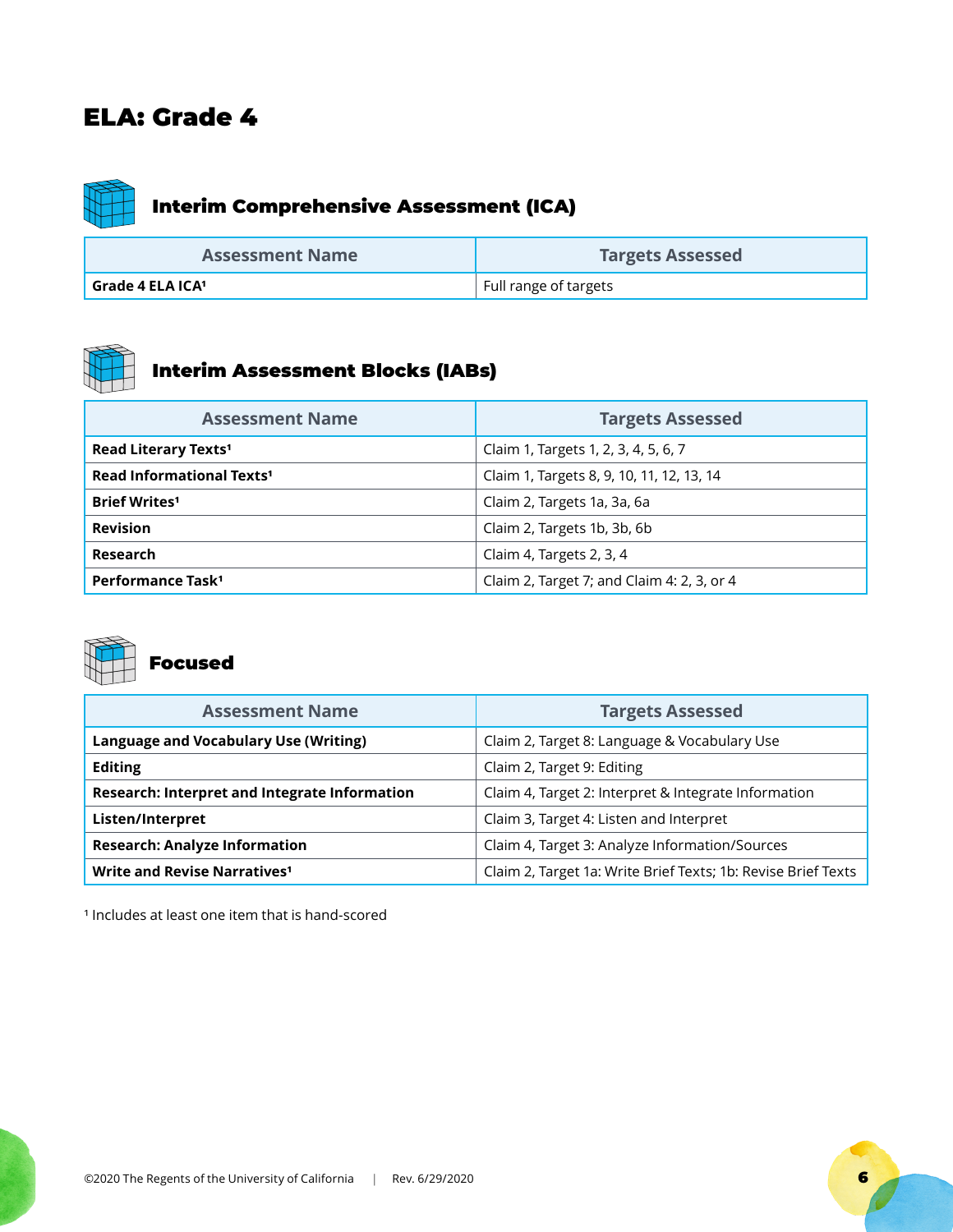

# Interim Comprehensive Assessment (ICA)

| <b>Assessment Name</b> | <b>Targets Assessed</b> |
|------------------------|-------------------------|
| Grade 5 ELA ICA $^1$   | Full range of targets   |



## Interim Assessment Blocks (IABs)

| <b>Assessment Name</b>                 | <b>Targets Assessed</b>                            |
|----------------------------------------|----------------------------------------------------|
| <b>Read Literary Texts<sup>1</sup></b> | Claim 1, Targets 1, 2, 3, 4, 5, 6, 7               |
| Read Informational Texts <sup>1</sup>  | Claim 1, Targets 8, 9, 10, 11, 12, 13, 14          |
| <b>Brief Writes<sup>1</sup></b>        | Claim 2, Targets 1a, 3a, 6a                        |
| <b>Revision</b>                        | Claim 2, Targets 1b, 3b, 6b                        |
| Research                               | Claim 4, Targets 2, 3, 4                           |
| Performance Task <sup>1</sup>          | Claim 2, Target 7; and Claim 4, Targets 2, 3, or 4 |



#### Focused

| <b>Assessment Name</b>                        | <b>Targets Assessed</b>                                       |
|-----------------------------------------------|---------------------------------------------------------------|
| Language and Vocabulary Use (Writing)         | Claim 2, Target 8: Language & Vocabulary Use                  |
| <b>Editing</b>                                | Claim 2, Target 9: Editing                                    |
| Research: Interpret and Integrate Information | Claim 4, Target 2: Interpret & Integrate Information          |
| Listen/Interpret                              | Claim 3, Target 4: Listen and Interpret                       |
| <b>Research: Analyze Information</b>          | Claim 4, Target 3: Analyze Information/Sources                |
| Write and Revise Narratives <sup>1</sup>      | Claim 2, Target 1a: Write Brief Texts; 1b: Revise Brief Texts |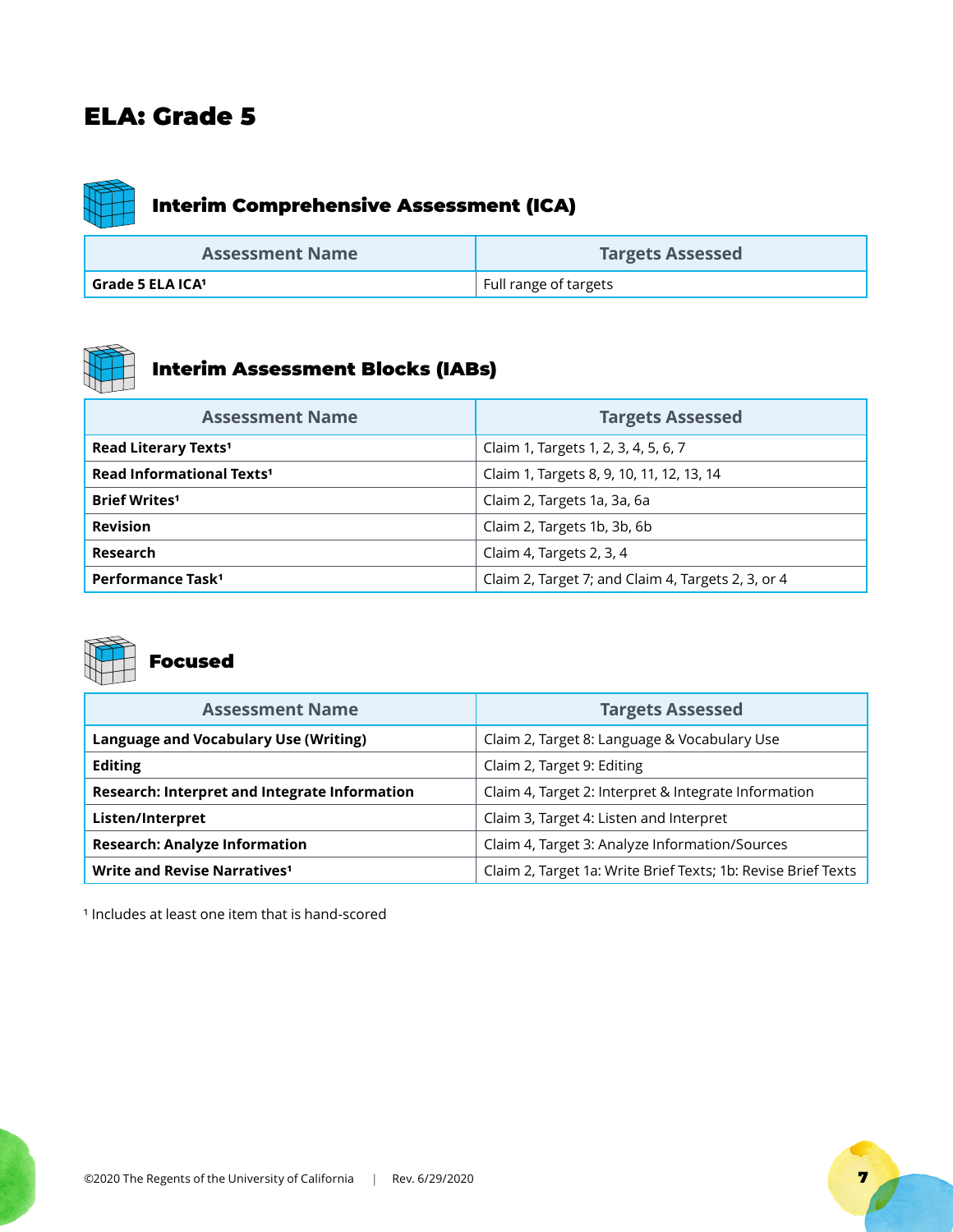

# Interim Comprehensive Assessment (ICA)

| <b>Assessment Name</b> | <b>Targets Assessed</b> |
|------------------------|-------------------------|
| Grade 6 ELA ICA1       | Full range of targets   |



## Interim Assessment Blocks (IABs)

| <b>Assessment Name</b>                | <b>Targets Assessed</b>                            |
|---------------------------------------|----------------------------------------------------|
| Read Literary Texts <sup>1</sup>      | Claim 1, Targets 1, 2, 3, 4, 5, 6, 7               |
| Read Informational Texts <sup>1</sup> | Claim 1, Targets 8, 9, 10, 11, 12, 13, 14          |
| <b>Brief Writes<sup>1</sup></b>       | Claim 2, Targets 1a, 3a, 6a                        |
| <b>Revision</b>                       | Claim 2, Targets 1b, 3b, 6b                        |
| Research                              | Claim 4, Targets 2, 3, 4                           |
| Performance Task <sup>1</sup>         | Claim 2, Target 7; and Claim 4, Targets 2, 3, or 4 |



## Focused

| <b>Assessment Name</b>                             | <b>Targets Assessed</b>                                       |
|----------------------------------------------------|---------------------------------------------------------------|
| Language and Vocabulary Use (Writing)              | Claim 2, Target 8: Language & Vocabulary Use                  |
| <b>Editing</b>                                     | Claim 2, Target 9: Editing                                    |
| <b>Research: Analyze and Integrate Information</b> | Claim 4, Target 2: Analyze and Integrate Information          |
| Listen/Interpret                                   | Claim 3, Target 4: Listen and Interpret                       |
| <b>Research: Evaluate Information and Sources</b>  | Claim 4, Target 3: Evaluate Information and Sources           |
| Write and Revise Narratives <sup>1</sup>           | Claim 2, Target 1a: Write Brief Texts; 1b: Revise Brief Texts |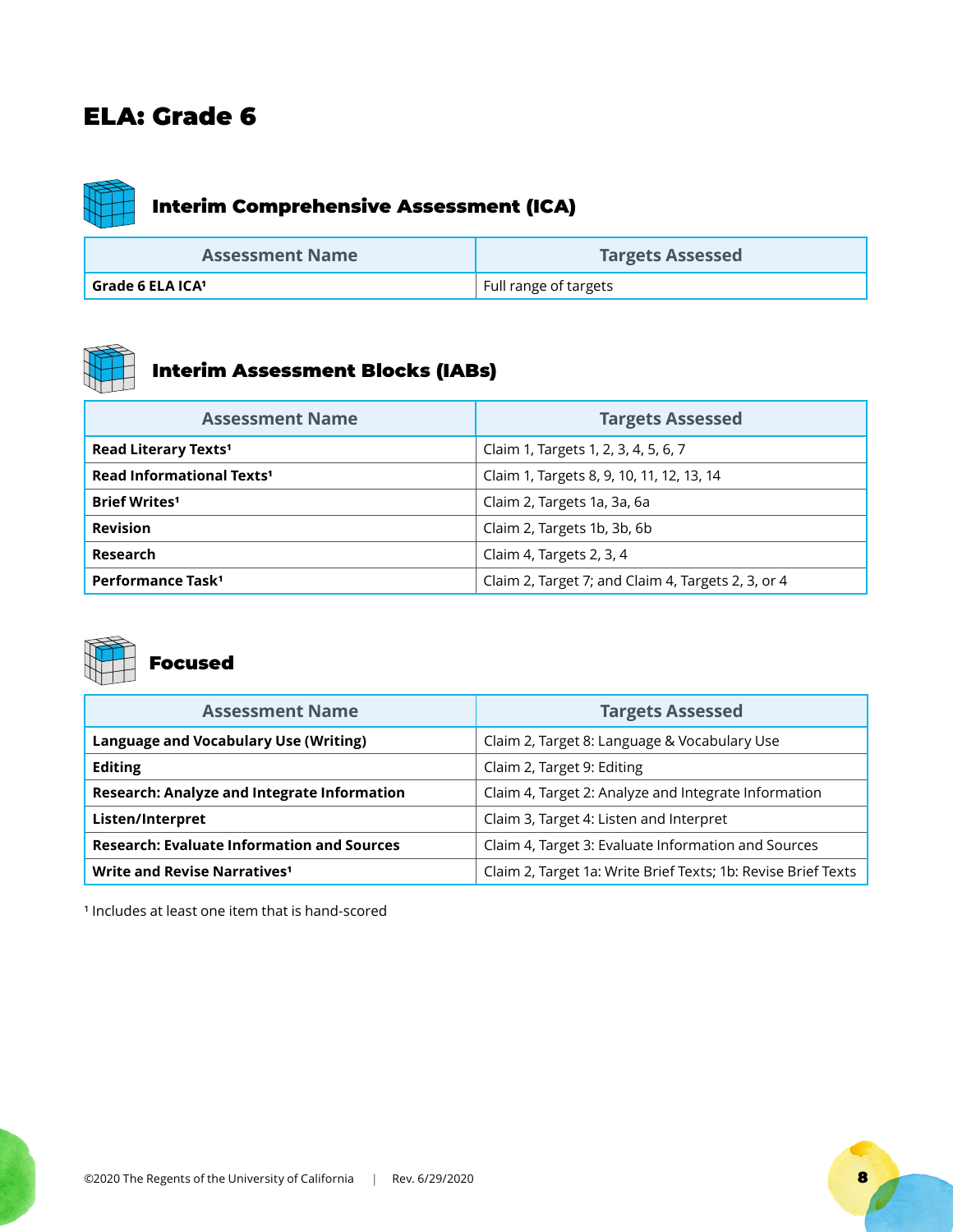

| <b>Assessment Name</b> | <b>Targets Assessed</b> |
|------------------------|-------------------------|
| Grade 7 ELA ICA1       | Full range of targets   |



## Interim Assessment Blocks (IABs)

| <b>Assessment Name</b>                | <b>Targets Assessed</b>                            |
|---------------------------------------|----------------------------------------------------|
| <b>Read Literary Texts</b>            | Claim 1, Targets 1, 2, 3, 4, 5, 6, 7               |
| Read Informational Texts <sup>1</sup> | Claim 1, Targets 8, 9, 10, 11, 12, 13, 14          |
| <b>Brief Writes<sup>1</sup></b>       | Claim 2, Targets 1a, 3a, 6a                        |
| <b>Revision</b>                       | Claim 2, Targets 1b, 3b, 6b                        |
| Research                              | Claim 4, Targets 2, 3, 4                           |
| Performance Task <sup>1</sup>         | Claim 2, Target 7; and Claim 4, Targets 2, 3, or 4 |



## Focused

| <b>Assessment Name</b>                             | <b>Targets Assessed</b>                                       |
|----------------------------------------------------|---------------------------------------------------------------|
| Language and Vocabulary Use (Writing)              | Claim 2, Target 8: Language & Vocabulary Use                  |
| <b>Editing</b>                                     | Claim 2, Target 9: Editing                                    |
| <b>Research: Analyze and Integrate Information</b> | Claim 4, Target 2: Analyze and Integrate Information          |
| Listen/Interpret                                   | Claim 3, Target 4: Listen and Interpret                       |
| <b>Research: Evaluate Information and Sources</b>  | Claim 4, Target 3: Evaluate Information and Sources           |
| Write and Revise Narratives <sup>1</sup>           | Claim 2, Target 1a: Write Brief Texts; 1b: Revise Brief Texts |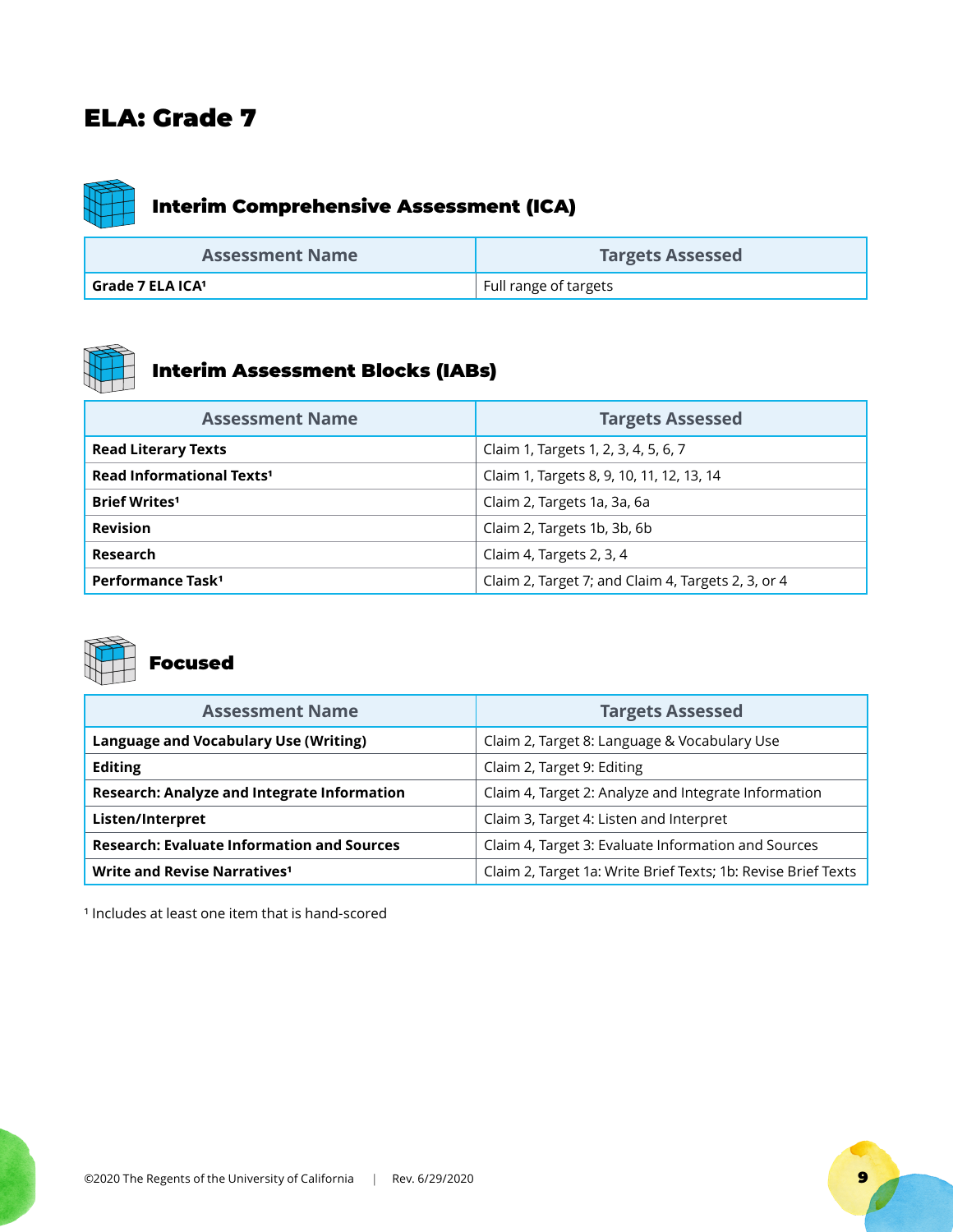

## Interim Comprehensive Assessment (ICA)

| <b>Assessment Name</b> | <b>Targets Assessed</b> |
|------------------------|-------------------------|
| Grade 8 ELA ICA $^1$   | Full range of targets   |



#### Interim Assessment Blocks (IABs)

| <b>Assessment Name</b>                      | <b>Targets Assessed</b>                            |
|---------------------------------------------|----------------------------------------------------|
| Read Literary Texts <sup>1</sup>            | Claim 1, Targets 1, 2, 3, 4, 5, 6, 7               |
| <b>Read Informational Texts<sup>1</sup></b> | Claim 1, Targets 8, 9, 10, 11, 12, 13, 14          |
| <b>Brief Writes<sup>1</sup></b>             | Claim 2, Targets 1a, 3a, 6a                        |
| Research                                    | Claim 4, Targets 2, 3, 4                           |
| Edit/Revise*                                | Claim 2, Targets 1b, 3b, 6b, 8, 9                  |
| Performance Task <sup>1</sup>               | Claim 2, Target 7; and Claim 4, Targets 2, 3, or 4 |

\*The Edit/Revise IAB for Grade 8 will be separated and the Language and Vocabulary Use IAB will be available as soon as possible when items are available in the item bank.



| <b>Assessment Name</b>                             | <b>Targets Assessed</b>                                       |
|----------------------------------------------------|---------------------------------------------------------------|
| <b>Research: Analyze and Integrate Information</b> | Claim 4, Target 2: Analyze and Integrate Information          |
| Listen/Interpret                                   | Claim 3, Target 4: Listen and Interpret                       |
| <b>Research: Evaluate Information and Sources</b>  | Claim 4, Target 3: Evaluate Information and Sources           |
| Write and Revise Narratives <sup>1</sup>           | Claim 2, Target 1a: Write Brief Texts; 1b: Revise Brief Texts |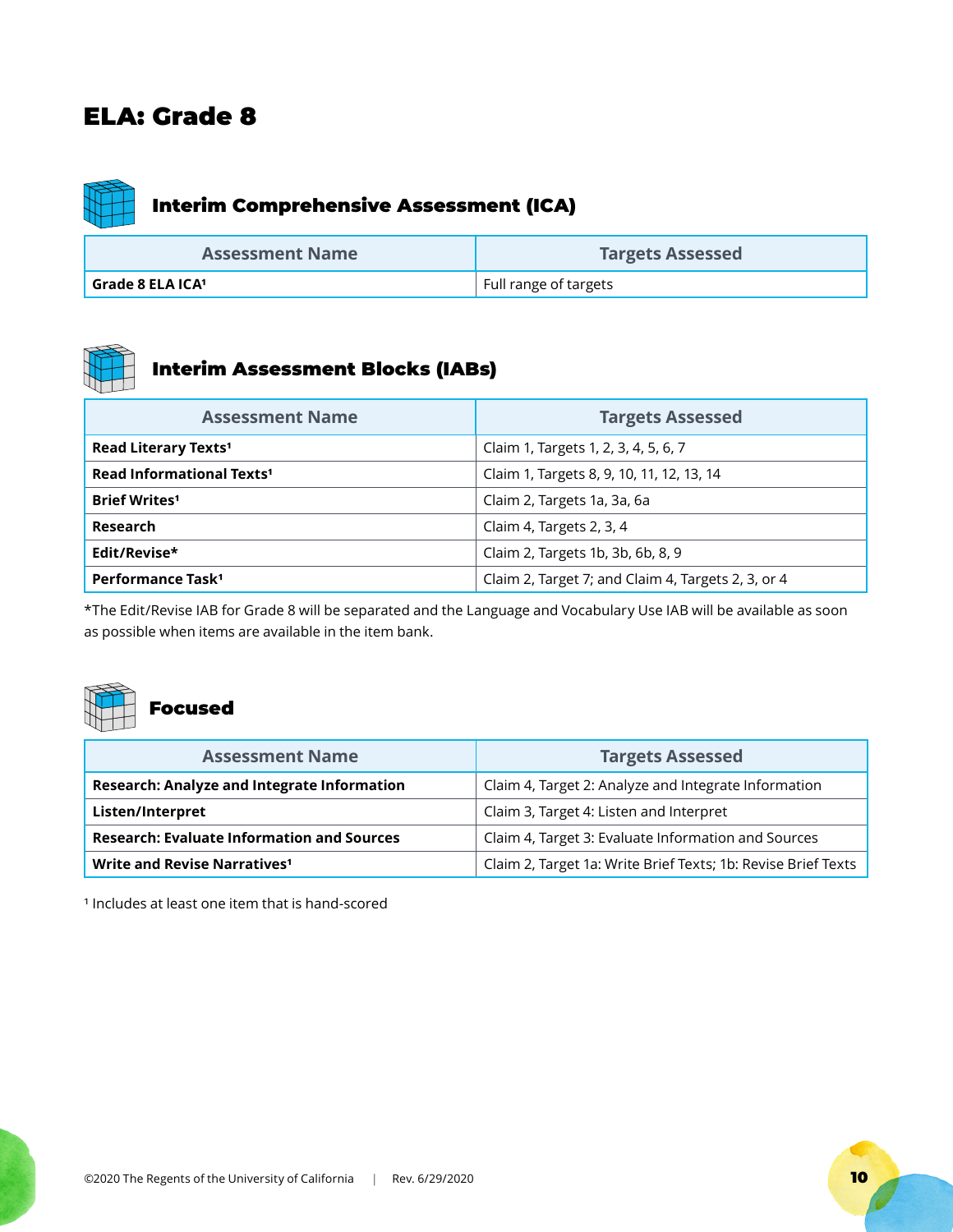## ELA: High School



## Interim Comprehensive Assessments (ICAs)

| <b>Assessment Name</b>        | <b>Targets Assessed</b> |
|-------------------------------|-------------------------|
| Grade 9 ELA ICA1              | Full range of targets   |
| Grade 10 ELA ICA <sup>1</sup> | Full range of targets   |
| Grade 11 ELA ICA1             | Full range of targets   |



# Interim Assessment Blocks (IABs)

| <b>Assessment Name</b>                | <b>Targets Assessed</b>                            |
|---------------------------------------|----------------------------------------------------|
| Read Literary Texts <sup>1</sup>      | Claim 1, Targets 1, 2, 3, 4, 5, 6, 7               |
| Read Informational Texts <sup>1</sup> | Claim 1, Targets 8, 9, 10, 11, 12, 13, 14          |
| <b>Brief Writes<sup>1</sup></b>       | Claim 2, Targets 1a, 3a, 6a                        |
| <b>Revision</b>                       | Claim 2, Targets 1b, 3b, 6b                        |
| Research                              | Claim 4, Targets 2, 3, 4                           |
| Performance Task <sup>1</sup>         | Claim 2, Target 7; and Claim 4, Targets 2, 3, or 4 |



## Focused

| <b>Assessment Name</b>                             | <b>Targets Assessed</b>                                       |
|----------------------------------------------------|---------------------------------------------------------------|
| <b>Language and Vocabulary Use (Writing)</b>       | Claim 2, Target 8: Language & Vocabulary Use                  |
| <b>Editing</b>                                     | Claim 2, Target 9: Editing                                    |
| <b>Research: Analyze and Integrate Information</b> | Claim 4, Target 2: Analyze and Integrate Information          |
| Listen/Interpret                                   | Claim 3, Target 4: Listen and Interpret                       |
| <b>Research: Evaluate Information and Sources</b>  | Claim 4, Target 3: Evaluate Information and Sources           |
| Write and Revise Narratives <sup>1</sup>           | Claim 2, Target 1a: Write Brief Texts; 1b: Revise Brief Texts |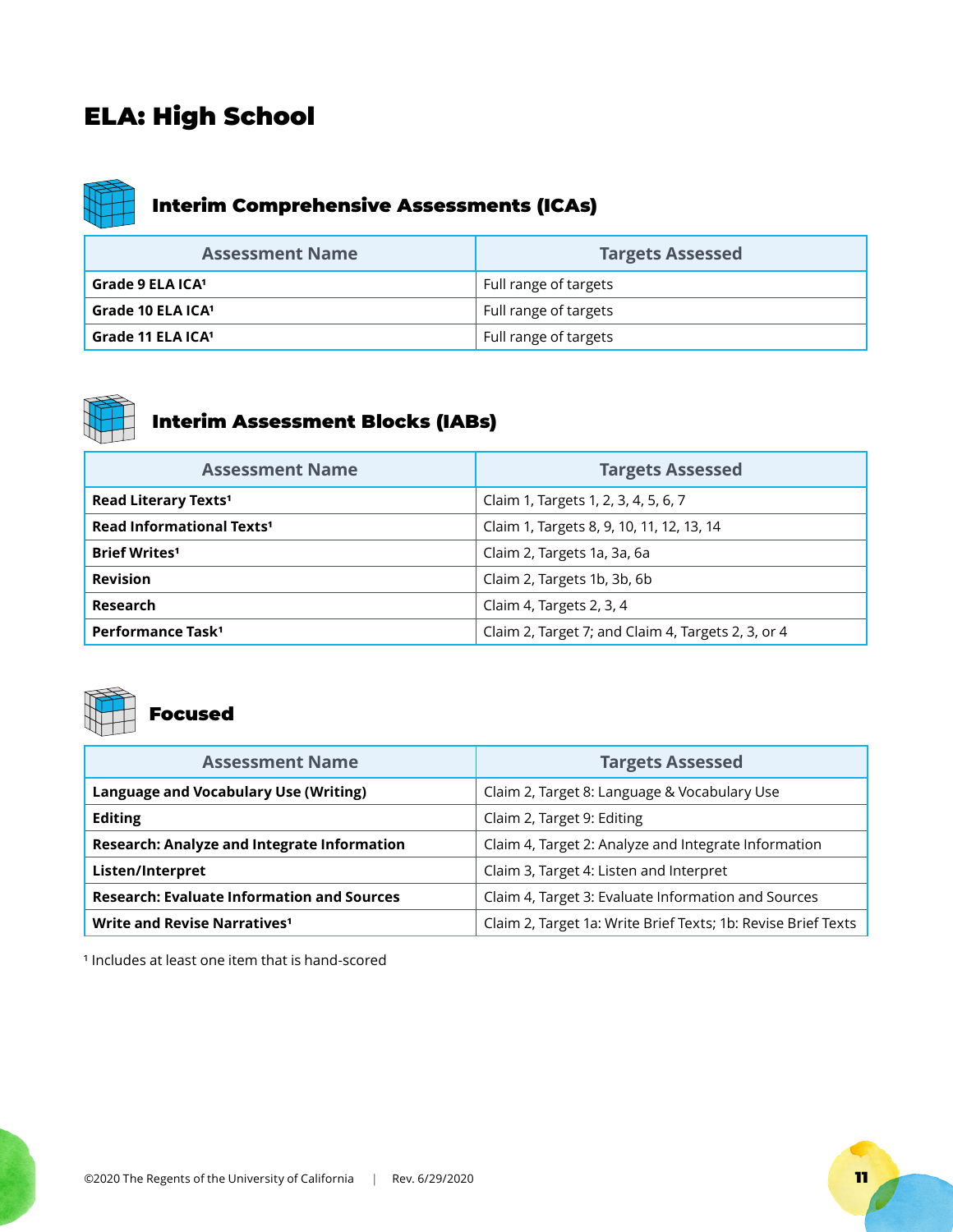<span id="page-11-0"></span>

| <b>Assessment Name</b> | <b>Targets Assessed</b> |
|------------------------|-------------------------|
| Grade 3 Math ICA1      | Full range of targets   |



## Interim Assessment Blocks (IABs)

| <b>Assessment Name</b>                   | <b>Targets Assessed</b>                  |
|------------------------------------------|------------------------------------------|
| <b>Operations and Algebraic Thinking</b> | Claim 1, Targets A, B, C, D              |
| <b>Measurement and Data</b>              | Claim 1, Targets G, H, I, J              |
| Performance Task <sup>1</sup>            | A range of Targets in Claims 2, 3, and 4 |



#### Focused

| <b>Assessment Name</b>                                                        | <b>Targets Assessed</b>                                                                                                |
|-------------------------------------------------------------------------------|------------------------------------------------------------------------------------------------------------------------|
| <b>Multiplication and Division:</b><br><b>Interpret, Represent, and Solve</b> | Claim 1, Target A: Represent and solve problems involving multiplication and<br>division                               |
| <b>Properties of Multiplication and</b><br><b>Division</b>                    | Claim 1, Target B: Understand properties of multiplication and the<br>relationship between multiplication and division |
| <b>Multiply and Divide within 100</b>                                         | Claim 1, Target C: Multiply and divide within 100                                                                      |
| <b>Number and Operations in Base Ten</b>                                      | Claim 1, Target E: Use place value understanding and properties of<br>operations to perform multi-digit arithmetic     |
| <b>Number and Operations-Fractions</b>                                        | Claim 1, Target F: Develop understanding of fractions as numbers                                                       |
| Geometry                                                                      | Claim 1, Target K: Reason with shapes and their attributes                                                             |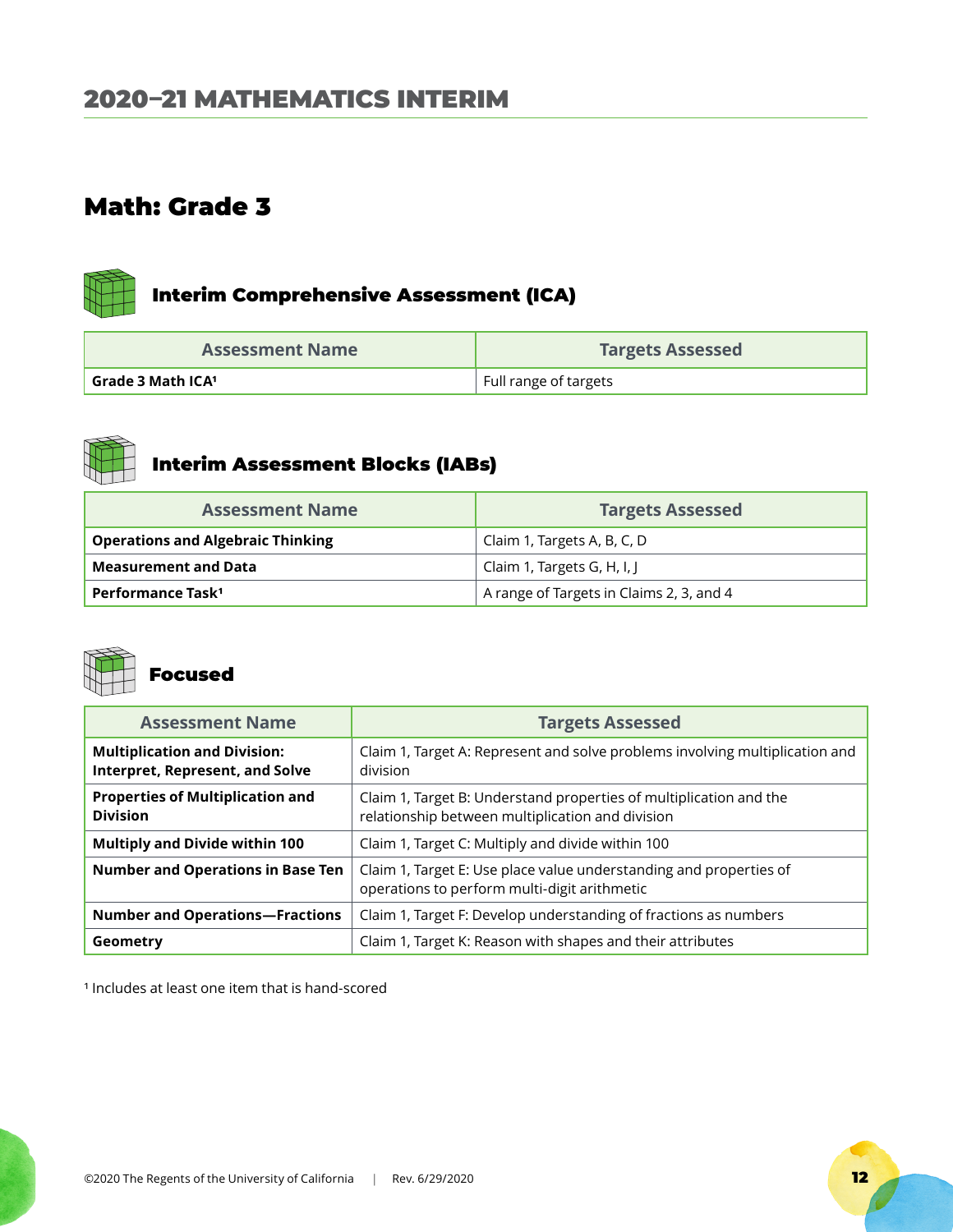

| <b>Assessment Name</b> | <b>Targets Assessed</b> |
|------------------------|-------------------------|
| Grade 4 Math ICA1      | Full range of targets   |



## Interim Assessment Blocks (IABs)

| <b>Assessment Name</b>                   | <b>Targets Assessed</b>                  |
|------------------------------------------|------------------------------------------|
| <b>Operations and Algebraic Thinking</b> | Claim 1, Targets A, B, C                 |
| <b>Number and Operations-Fractions</b>   | Claim 1, Targets F, G, H                 |
| <b>Measurement and Data</b>              | Claim 1, Targets I, J, K                 |
| <b>Number and Operations in Base Ten</b> | Claim 1, Targets D, E                    |
| Performance Task <sup>1</sup>            | A range of Targets in Claims 2, 3, and 4 |



## Focused

| <b>Assessment Name</b>                                     | <b>Targets Assessed</b>                                                                                               |
|------------------------------------------------------------|-----------------------------------------------------------------------------------------------------------------------|
| <b>Four Operations: Interpret, Represent,</b><br>and Solve | Claim 1, Target A: Use the four operations with whole numbers to solve                                                |
| <b>Fraction Equivalence and Ordering</b>                   | Claim 1, Target F: Extend understanding of fraction equivalence and<br>ordering                                       |
| <b>Fractions and Decimal Notation</b>                      | Claim 1, Target H: Understand decimal notation for fractions, and<br>compare decimal fractions                        |
| Geometry                                                   | Claim 1, Target L: Draw and identify lines and angles, and classify shapes<br>by properties of their lines and angles |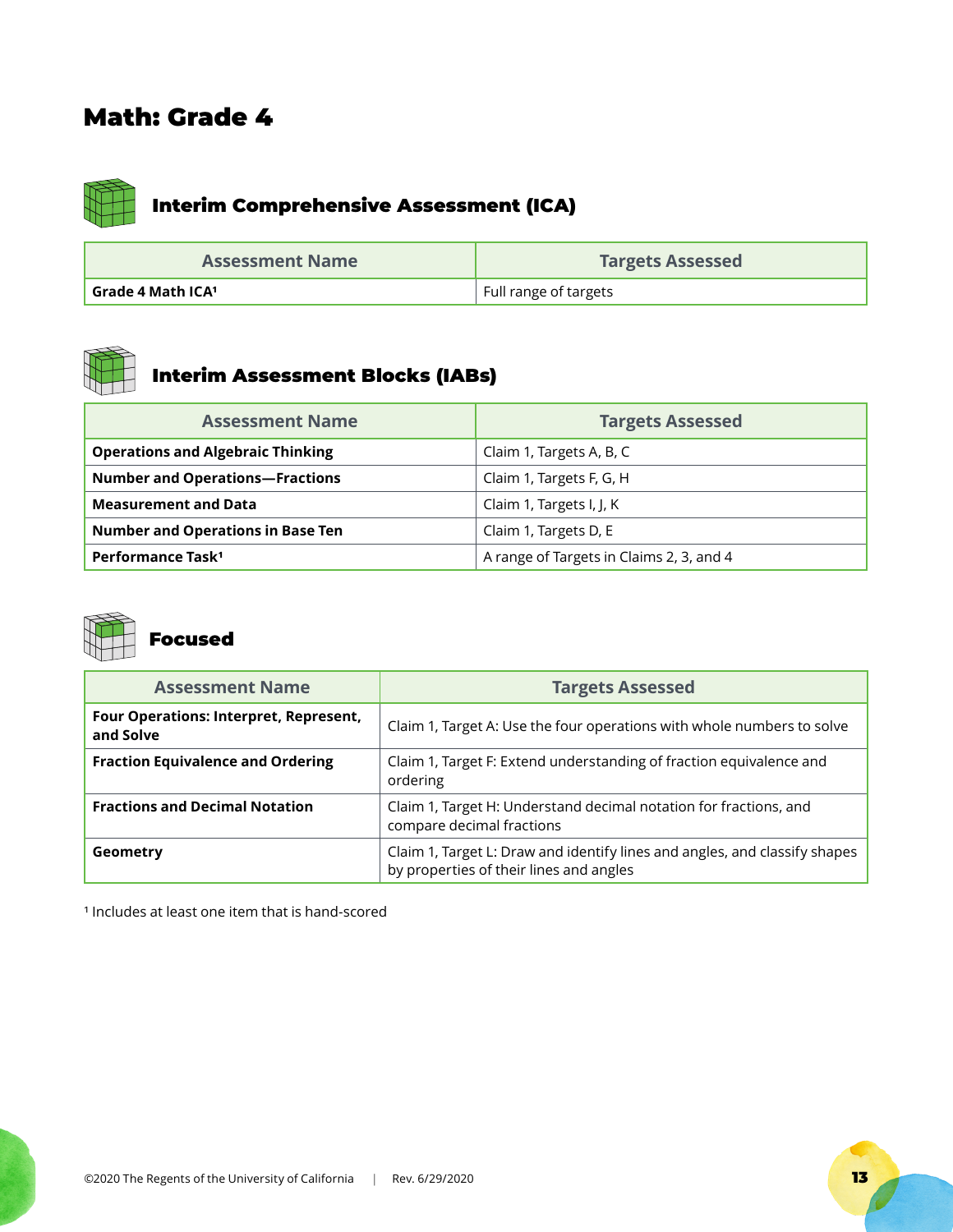

## Interim Comprehensive Assessment (ICA)

| <b>Assessment Name</b>   | <b>Targets Assessed</b> |
|--------------------------|-------------------------|
| <b>Grade 5 Math ICA1</b> | Full range of targets   |



## Interim Assessment Blocks (IABs)

| <b>Assessment Name</b>                   | <b>Targets Assessed</b>                  |
|------------------------------------------|------------------------------------------|
| <b>Operations and Algebraic Thinking</b> | Claim 1, Targets A, B                    |
| <b>Number and Operations-Fractions</b>   | Claim 1, Targets E, F                    |
| <b>Measurement and Data</b>              | Claim 1, Targets G, H, I                 |
| <b>Number and Operations in Base Ten</b> | Claim 1, Targets C, D                    |
| Performance Task <sup>1</sup>            | A range of Targets in Claims 2, 3, and 4 |



| <b>Assessment Name</b>                               | <b>Targets Assessed</b>                                                                                                                                                                                      |
|------------------------------------------------------|--------------------------------------------------------------------------------------------------------------------------------------------------------------------------------------------------------------|
| <b>Numerical Expressions</b>                         | Claim 1, Target A: Write and interpret numerical expressions                                                                                                                                                 |
| <b>Operations with Whole Numbers</b><br>and Decimals | Claim 1, Target D: Perform operations with multi-digit whole numbers and with<br>decimals to hundredths                                                                                                      |
| Add and Subtract with Equivalent<br><b>Fractions</b> | Claim 1, Target E: Use equivalent fractions as a strategy to add and subtract<br>fractions                                                                                                                   |
| Geometry                                             | Claim 1, Target J: Graph points on the coordinate plane to solve real-world and<br>mathematical problems<br>Claim 1, Target K: Classify two-dimensional figures into categories based on<br>their properties |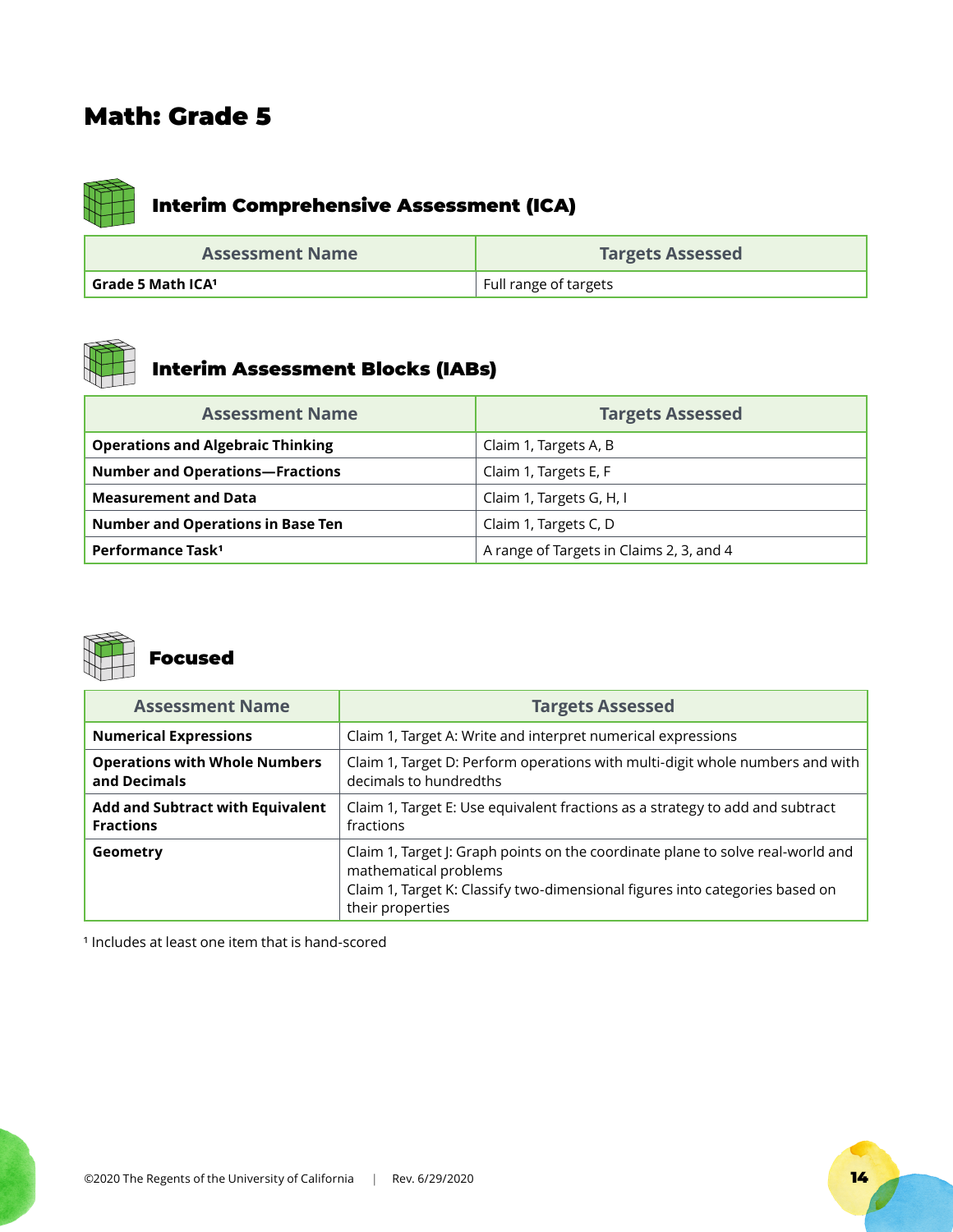

| <b>Assessment Name</b>   | <b>Targets Assessed</b> |
|--------------------------|-------------------------|
| <b>Grade 6 Math ICA1</b> | Full range of targets   |



## Interim Assessment Blocks (IABs)

| <b>Assessment Name</b>           | <b>Targets Assessed</b>                  |
|----------------------------------|------------------------------------------|
| The Number System                | Claim 1, Targets B, C, D                 |
| <b>Expressions and Equations</b> | Claim 1, Targets E, F, G                 |
| Performance Task <sup>1</sup>    | A range of Targets in Claims 2, 3, and 4 |



## Focused

| <b>Assessment Name</b>                                  | <b>Targets Assessed</b>                                                                                                          |
|---------------------------------------------------------|----------------------------------------------------------------------------------------------------------------------------------|
| <b>Ratios and Proportional</b><br><b>Relationships</b>  | Claim 1, Target A: Understand ratio concepts and use ratio reasoning to solve<br>problems                                        |
| <b>Divide Fractions by Fractions</b>                    | Claim 1, Target B: Apply and extend previous understandings of multiplication<br>and division to divide fractions by fractions   |
| <b>One-Variable Expressions and</b><br><b>Equations</b> | Claim 1, Target F: Reason about and solve one-variable equations and<br>inequalities                                             |
| <b>Dependent and Independent</b><br><b>Variables</b>    | Claim 1, Target G: Represent and analyze quantitative relationships between<br>dependent and independent variables               |
| Geometry                                                | Claim 1, Target H: Solve real-world and mathematical problems involving area,<br>surface area, and volume                        |
| <b>Statistics and Probability</b>                       | Claim 1, Target I: Develop an understanding of statistics variability<br>Claim 1, Target J: Summarize and describe distributions |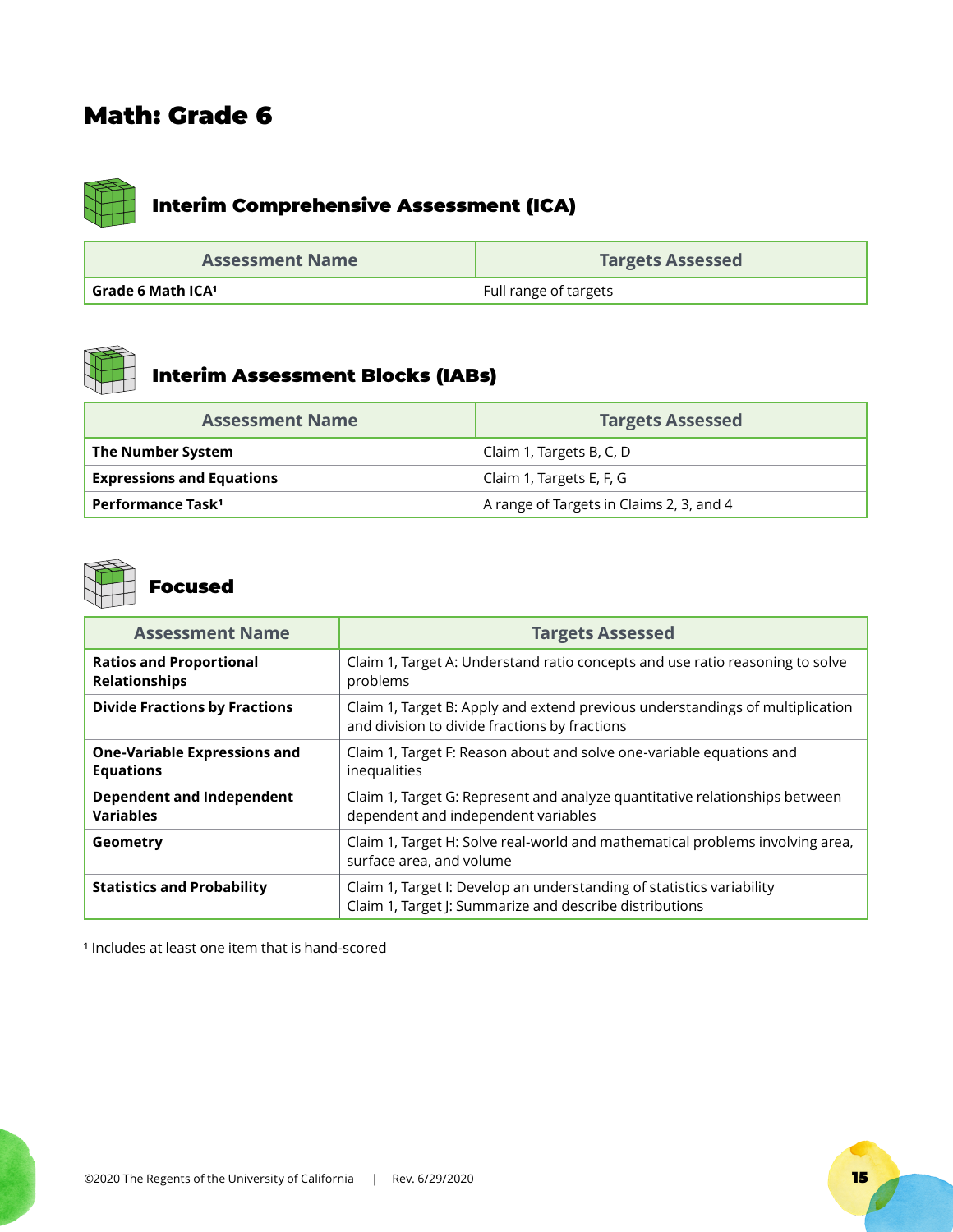

| <b>Assessment Name</b>   | <b>Targets Assessed</b> |
|--------------------------|-------------------------|
| <b>Grade 7 Math ICA1</b> | Full range of targets   |



## Interim Assessment Blocks (IABs)

| <b>Assessment Name</b>           | <b>Targets Assessed</b>                  |
|----------------------------------|------------------------------------------|
| <b>Expressions and Equations</b> | Claim 1, Targets C, D                    |
| Geometry                         | Claim 1, Targets E, F                    |
| Performance Task <sup>1</sup>    | A range of Targets in Claims 2, 3, and 4 |



### Focused

| <b>Assessment Name</b>                                 | <b>Targets Assessed</b>                                                                                                                                                                                                                                                  |
|--------------------------------------------------------|--------------------------------------------------------------------------------------------------------------------------------------------------------------------------------------------------------------------------------------------------------------------------|
| <b>Ratios and Proportional</b><br><b>Relationships</b> | Claim 1, Target A: Analyze proportional relationships and use them to solve<br>real-world and mathematical problems                                                                                                                                                      |
| <b>The Number System</b>                               | Claim 1, Target B: Apply and extend previous understandings of operations<br>with fractions to add, subtract, multiply, and divide rational numbers                                                                                                                      |
| <b>Equivalent Expressions</b>                          | Claim 1, Target C: Use properties of operations to generate equivalent<br>expressions                                                                                                                                                                                    |
| <b>Algebraic Expressions and</b><br><b>Equations</b>   | Claim 1, Target D: Solve real-life and mathematical problems using numerical<br>and algebraic expressions and equations                                                                                                                                                  |
| <b>Geometric Figures</b>                               | Claim 1, Target E: Draw, construct, and describe geometrical figures and<br>describe the relationships behind them                                                                                                                                                       |
| <b>Statistics and Probability</b>                      | Claim 1, Target G: Use random sampling to draw inferences about a population<br>Claim 1, Target H: Draw informal comparative inferences about two<br>populations<br>Claim 1, Target I: Investigate chance processes and develop, use, and evaluate<br>probability models |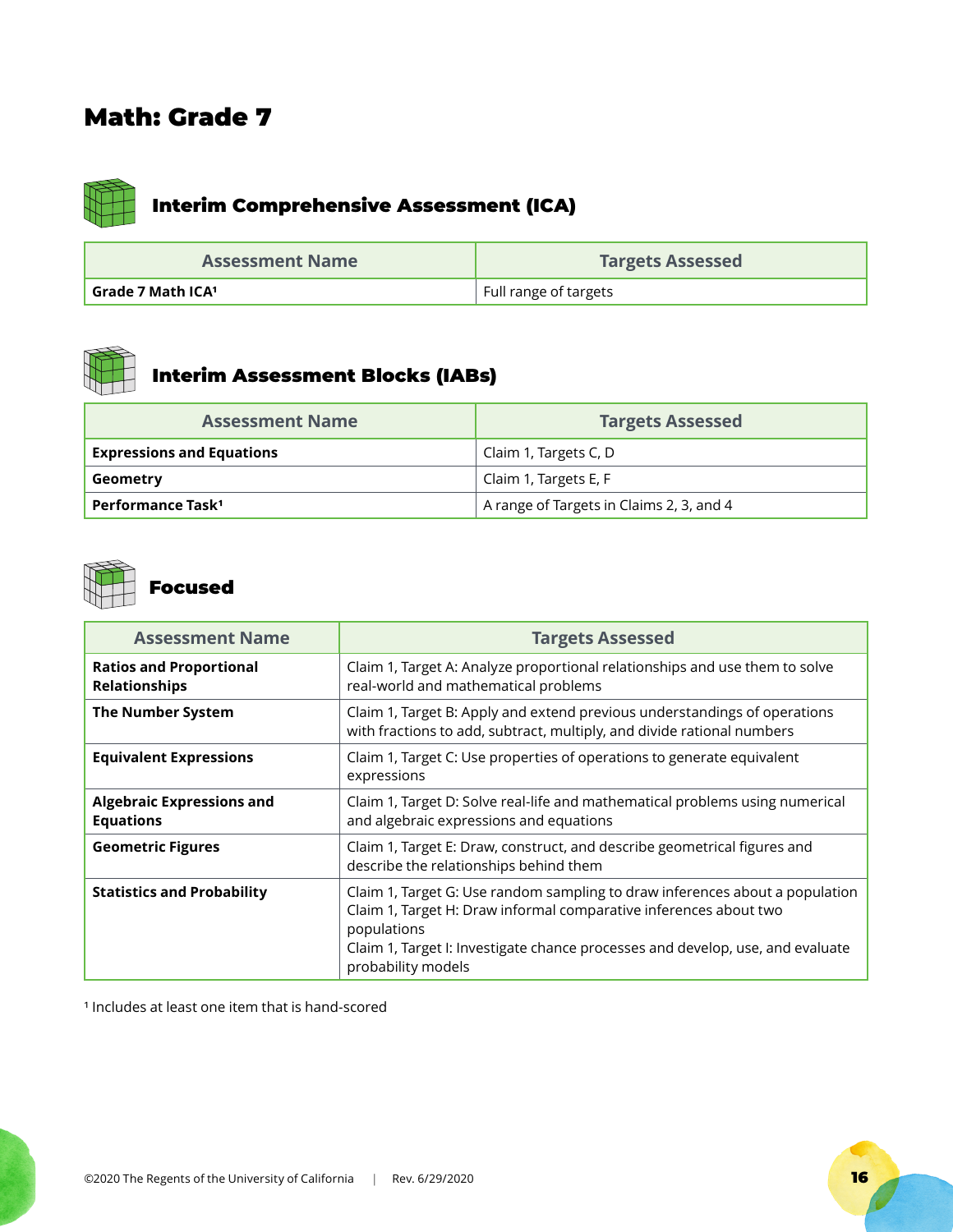

## Interim Comprehensive Assessment (ICA)

| <b>Assessment Name</b>   | <b>Targets Assessed</b> |
|--------------------------|-------------------------|
| <b>Grade 8 Math ICA1</b> | Full range of targets   |



## Interim Assessment Blocks (IABs)

| <b>Assessment Name</b>               | <b>Targets Assessed</b>                  |
|--------------------------------------|------------------------------------------|
| <b>Expressions &amp; Equations I</b> | Claim 1, Targets B, C, D                 |
| Geometry                             | Claim 1, Targets G, H, I                 |
| Performance Task <sup>1</sup>        | A range of Targets in Claims 2, 3, and 4 |



## Focused

| <b>Assessment Name</b>                                            | <b>Targets Assessed</b>                                                                                                                                                         |
|-------------------------------------------------------------------|---------------------------------------------------------------------------------------------------------------------------------------------------------------------------------|
| <b>The Number System</b>                                          | Claim 1, Target A: Know that there are numbers that are not rational, and<br>approximate them by rational numbers                                                               |
| <b>Proportional Relationships, Lines,</b><br>and Linear Equations | Claim 1, Target C: Understand the connections between proportional<br>relationships, lines, and linear equations                                                                |
| <b>Analyze and Solve Linear</b><br><b>Equations</b>               | Claim 1, Target D: Analyze and solve linear equations and pairs of<br>simultaneous linear equations                                                                             |
| <b>Expressions &amp; Equations II</b>                             | Claim 1, Target D: Analyze and solve linear equations and pairs of<br>simultaneous linear equations<br>Claim 1, Target J: Investigate patterns of association in bivariate data |
| <b>Functions</b>                                                  | Claim 1, Target E: Define, evaluate, and compare functions<br>Claim 1, Target F: Use functions to model relationships between quantities                                        |
| <b>Congruence and Similarity</b>                                  | Claim 1, Target G: Understand congruence and similarity using physical<br>models, transparencies, or geometry software                                                          |